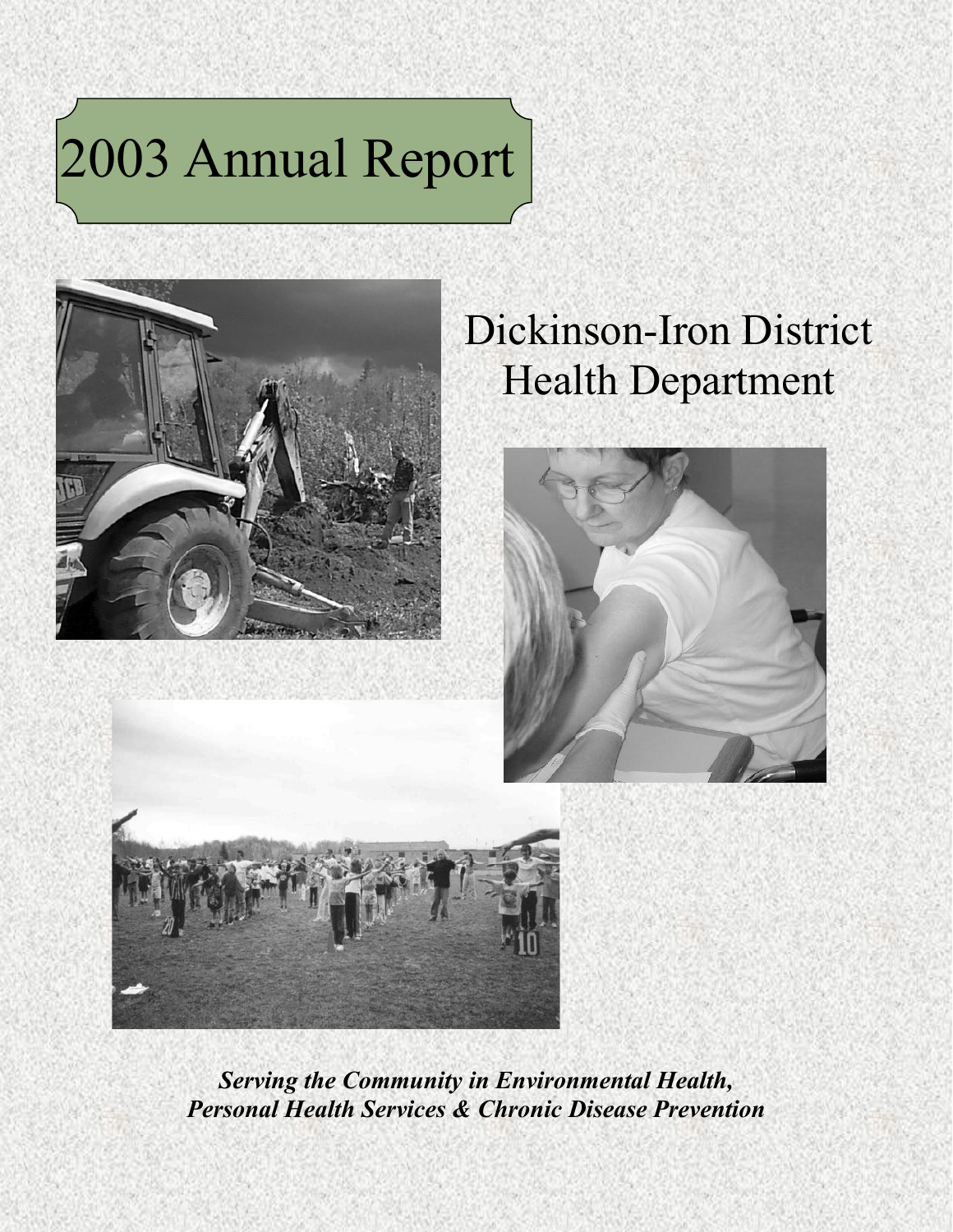#### Dear Residents and Community Partners:

On behalf of the Dickinson-Iron District Board of Health, the Dickinson-Iron District Health Department is pleased to provide you with our 2003 Annual Report. The purpose of the report is to provide you with a summary of the department's programs, personnel, finances and accomplishments for 2003. Some of the more significant events and accomplishments of 2003 are discussed below.

The mission of the Dickinson-Iron District Health Department is to assure the highest possible level of health for the people of the communities we serve. The Department embraces a **Partnerships in Prevention** philosophy, and we continue to work collaboratively with leaders throughout the various sectors of the community to ensure that "public health is what we, as a society, can do collectively to assure the conditions in which people can be healthy".

In Fall 2002, I was welcomed to the community as your new Health Department Director and Health Officer for Dickinson and Iron Counties and consider it a privilege to serve you in that capacity. In June of 2003, Mr. Stephen Markham joined the Department as our Administrator. While new changes in leadership have taken place, as a community we also recognize the substantial commitment made by those who precede us. The significant contributions and accomplishments of our recently retired Health Officer/ Administrator, Ms. Barbara Serena, were recognized in 2003 with a plaque in each office recognizing her 26 years of tireless dedication, exceptional leadership, and outstanding commitment to the health of our communities. Thank you, Barbara!

Department leadership and staff worked diligently in 2003 to develop and implement the use of annual work plans for the agency. The goals and objectives of the plan incorporate planned improvements in current programs and services, seek to rebuild our health assessment and improvement capacity affected by recent budget cuts, accomplish capital improvement projects at the Iron County office, achieve re-accreditation, and increase the visibility of programs and services in the community.

In addition to the thousands of services delivered to residents of both counties, the Health Department engaged in many community outreach and partnership projects during 2003. We continued to provide home visiting services through the Parents Involved in Education program, participated in numerous health, housing and senior citizen fairs, attained the highest immunization level (71%) in 19-35 month old children in the UP, organized various tobacco control and prevention initiatives, assured influenza vaccine availability for our youngest residents, and worked to assure the availability of health services for citizens who may not otherwise be able to obtain them.

The report does not show the caring and dedication that the staff imparts to residents in the provision of services. I am very proud to be a part of this organization and express my deep appreciation to the staff for their enormous efforts in the face of continually changing resource levels. We also thank the Dickinson-Iron District Board of Health for their support as we continue our efforts to provide maximum access to the highest quality health and environmental services in the most cost effective manner possible. I encourage your review of the following report and invite your comments or suggestions regarding our performance and ways that we can serve you better. Please bring them to the attention of the Dickinson-Iron District Board of Health or the Health Officer at (906) 779-7206.

Yours for Healthy Dickinson and Iron Counties,

Richard J. Thoune, RS, MPH Director/Health Officer



(Richard Thoune, Director/Health Officer)

*Our Mission: "To assure the highest possible level of health for the people of the communities we serve."* 

#### **Health Department Administration**

Richard J. Thoune, RS, MS, MPH

Director/Health Officer

Randall Johnson, MD, MPH Medical Director

Stephen Markham, BA Administrator

Linda Piper, RNC, MPH Community Health Services Administrator

Ron Matonich, RS, BS Environmental Health Director

#### **Address:**

601 Washington Ave. Iron River, MI 49935 and 818 Pyle Drive Kingsford, MI 49802

> **Phone:**  (906) 265-9913 (906) 774-1868

**Fax:**  (906) 265-2950 (906) 774-9910

E-mail: rumpf@hline.org

**We're on the web! www.didhd.org** 

## Serving you since 1936

**Dickinson-Iron District Board of Health**

Frank Smith, Chair Lawrence Harrington, Vice Chair Rosalie King Henry Wender C. Thomas Clark Patti Peretto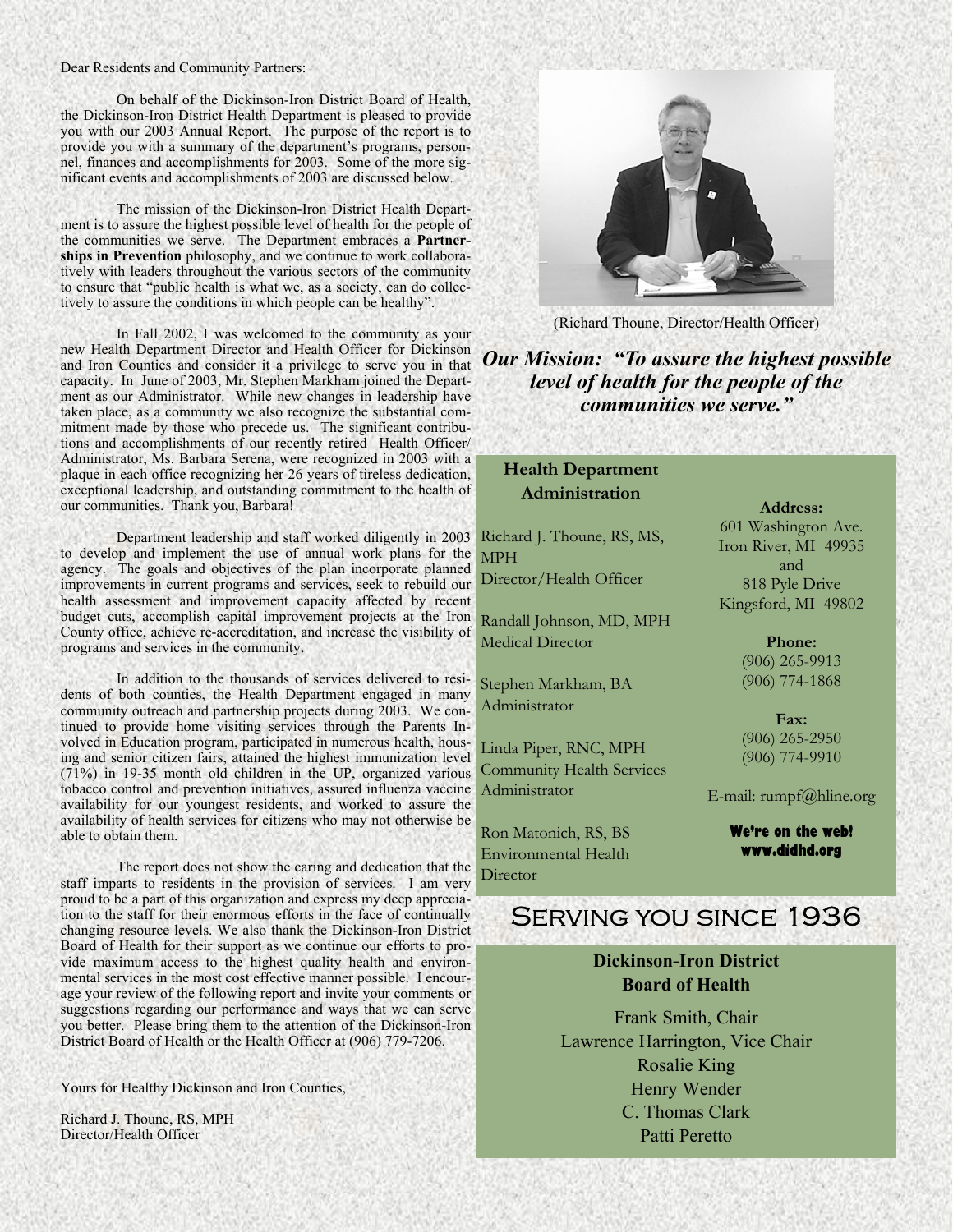## *Environmental Health Division*

## **Food Protection**

- 215 licensed food service establishments which include all fixed, mobile, school, special transitory unit, and vending machine locations.
- 38 temporary food service licenses were issued, each preceded by a site inspection.
- 7 plan reviews were conducted for new/remodeled food service establishments.
- 3 complaints were received and investigated as to their validity. Some of these complaints pertained to suspect food borne illnesses.
- 388 food service inspections (including follow-ups) were conducted by staff of the Environmental Health Division.

## **On-Site Sewage Disposal Management**

• 32 operation and maintenance evaluations were conducted.

- 383 construction permits were issued for residential and nonresidential facilities.
- 383 site evaluations were conducted prior to the issuance of the permits.
- 402 inspections were performed either during or after completion of the system.
- **wastewater. These programs provide guidance and oversight for on-site sewage disposal.**

**One of the most important methods of preventing the spread of disease and viral infection is the proper treatment of human** 

• 15 complaints were received and investigated.

## **Private & Non-Community Water**

- 153 private water supply permits were issued.
- 2 Type II non community water supply permits were issued.
- 155 site reviews were conducted.
- 25 final inspections were completed and system approvals granted.
- 32 wells were sampled as part of a contaminated site groundwater monitoring program.

## **Community Health and Safety**

• 13 annual inspections of public swimming pools and/or spas. 15 annual campground inspections. • 6 annual mobile home park inspections. • 51 animal bites were reported and investigated. • 7 potential rabies specimens were processed and submitted to the state laboratory for testing. **Assuring a good quality of life where we live and play is a key component of these programs.** 

Other environmental health activities included the following: Mortgage Evaluations (private water and sewage), Subdivision Plan Reviews, Septage Disposal Site Evaluations, Foster Care Evaluations, Tattoo Parlor Inspection and Licensing, Nuisance Complaints, selling of radon kits, interpreting their results and assisting clients with potential correction measures.

## *Emergency Preparedness*

In 2003, the Dickinson-Iron District Health Department received funding from the Centers for Disease Control to enhance preparedness for response to public health emergencies, including bioterrorism.

With the funding, the following preparedness activities were completed in 2003:

- Development of an internal emergency response plan
- Participation in the smallpox pre-event planning initiative
- Orientation of health department staff to emergency preparedness and response
- Participation in the Health Alert Network roll-out. The Health Alert Network is a secure internet portal to distribute public health emergency notifications between the State of Michigan, hospitals, law enforcement, and other local response agencies.
- Collaboration of emergency response planning activities with hospitals, emergency management, law enforcement, and other local emergency response personnel.

**The focus of the food program is to assure a safe, clean food product for the public through regular inspections and education. Efforts in this program are key elements in assuring the meals we consume outside of the home are safe.** 

**A fundamental objective of public health met by these programs is the protection of our lakes, streams and the water we drink.**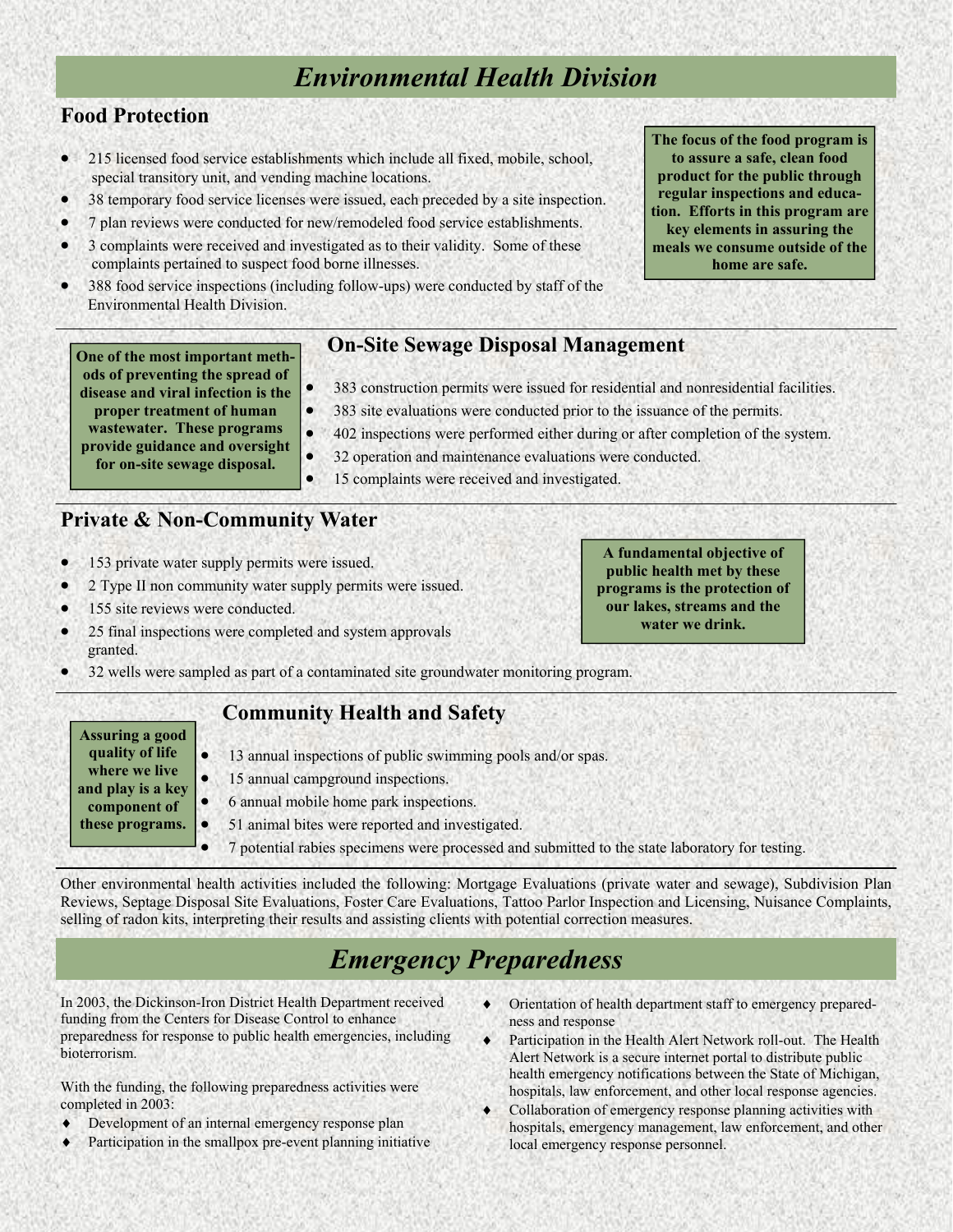## *Community Outreach*

#### **LOCAL:**

The Health Department provides services to parents and children ages birth through 5 through collaboration with the Dickinson-Iron Intermediate School District's Parent Involvement and Education, P.I.E., Program. 148 families have been served through home visits for parent education to support infant care, health, growth, and development. With P.I.E. program support, the Health Department offices in Iron River and Kingsford have a Parenting Library with resources available to parents in the community.

The Health Department participates in the local community health fairs, Day of the Young Child Fair, Housing Fair, Senior Citizen Fairs, and Parenting Fair through displays, informational pamphlets, and marketing incentives.

During the influenza season, in addition to immunizing senior citizens and others at public influenza immunization clinics, the Health Department offers businesses and agencies the opportunity to schedule an On-Site Flu Vaccination Clinic for their staff. These clinics are staffed by Health



Department nurses. We assure that necessary emergency medical response is in place; provide educational material to staff; obtaining written consent; and collect an immunization fee from each person served. In 2003, the Health Department conducted 55 On-Site Flu Vaccination Clinics.

A Free Otology Clinic was held at the Dickinson Health Care Professional Building. Forty three children were seen by Dr. Ray Cameron, an ENT specialist. Dr. Cameron recommended medical treatment for 32 of those seen. The Otology Clinic is held annually as a service to children who fail to pass the preliminary hearing screening as well as the threshold screening four weeks later.

The Health Department has been a significant participant in efforts to expand access to health care for the uninsured in Dickinson County through a voluntary donated medical services model. An Ad Hoc Committee of the Dickinson County Collaborative Board provided key membership and staffing support to enable formation of the Dickinson County Medical Care Access Coalition. The Dickinson County Health Officer helped to facilitate the early meetings of the committee, has participated with coalition members in conferences and other key meetings to move the coalition forward, and remains a member of the Coalition's Board of Directors and its Executive Committee. Non-profit organization status has been applied for, officers have been identified and elected, the membership has been expanded to include additional key stakeholders in the county, and specific committees have been formed to accomplish the work that needs to be done. A final brochure has been developed for distribution, and publicity efforts are underway. MCAC hopes to serve 50 people in its first year of operation.

Tobacco Blues Program is a home study program offered by the Health Department through Probate Court. Minors caught in possession of or using tobacco products are referred into the program. During 2003, twelve students completed the program.

A Tobacco Vendor Education Program was conducted by the Health Department to educate area tobacco retailers on selling tobacco products to young people, e.g. asking purchaser's age and checking I.D.'s. This helps reduce sales to minors. Approximately 50 visits were made in 2003. In addition, tobacco retailers are randomly selected and checked for compliance each year.

Results from a local Smoke-Free Workplace and Business Survey indicated that most places of businesses support a smoke-free environment. Four hundred fifty-five surveys were distributed to area businesses in both counties with a return rate of 29%, which is actually very good. Eighty-two percent have a policy regulating smoking, 58% have a 100% smoke-free establishment and 27% allow smoking in designated areas only. In addition, 74% perceive support for a smokefree policy for their establishment. This is very encouraging information as we continue to move forward with clean indoor air issues and a smoke-free environment!

The Health Department received two mini-grants from the Dickinson Area Community Foundation and the Community Foundation of the Upper Peninsula. These foundations received some dollars through the Tobacco Settlement Agreement. These mini-grants were used to educate area youth on the dangers of using tobacco products and breathing in secondhand smoke. ACE High School, Kingsford High School and Iron Mountain Central students conducted anti-tobacco/secondhand smoke media campaigns within their communities.

### **REGIONAL:**

The Wellness Council of the Upper Peninsula (WELCUP) is a nonprofit organization that promotes wellness in the workplace and physical activity within the communities in which we live. The executive board is made up of 9 board members who represent different areas of the U.P. Some of the successful programs include the "Get Moving U.P." program in which over 2,000 individuals participated in logging over 1 million minutes of exercise; the Walk Michigan Program in which local winners had the opportunity to walk with the Governor during the annual Mackinac Island bridge walk; the Eat Five Program in which participants were encouraged to eat 5 servings of fruits/veggies during American Heart Month; and National Employee Health and Fitness Day events. New in 2004 will be the STEP UP Program, a walking program where participants will use a pedometer to track the number of steps they take each day, striving toward 10,000 steps/day.

#### **STATE:**

To promote the Breast and Cervical Cancer Control Screening program, the Health Department partnered with the local Wal-Mart store to offer \$200 in gift certificates to women that have had a mammogram and enter the drawing. A promotional display is set up at Wal-Mart and the Health Department, along with news releases.

The Project Fresh program is administered jointly by Michigan State Extension and the Women, Infant, & Children (WIC) program to provide coupons for locally grown produce to enrolled clients. Coupons are provided in addition to the WIC prescribed food package and may be used throughout the season. Approximately \$20 in coupons per family were made available to 495 WIC clients for use at the local Farmer's Markets.

The Dickinson-Iron District Health Department participates in the Michigan Childhood Immunization Registry (MCIR) which allows for the creation of assessment level reports reflecting the population-based immunization levels of children. The numbers in these reports reflect data for the 19-36 month-old population as up to date for the following doses of vaccines: 4 DTaP, 3 polio, 1 MMR, 3 Hib, 3 Hep B and 1 Varicella. The Dickinson-Iron County assessment level for children in this age group showed that 71% were up to date for the above immunizations. This is the highest rate in the UP and compares to 59% for all U.P. children and 47% for the state as a whole.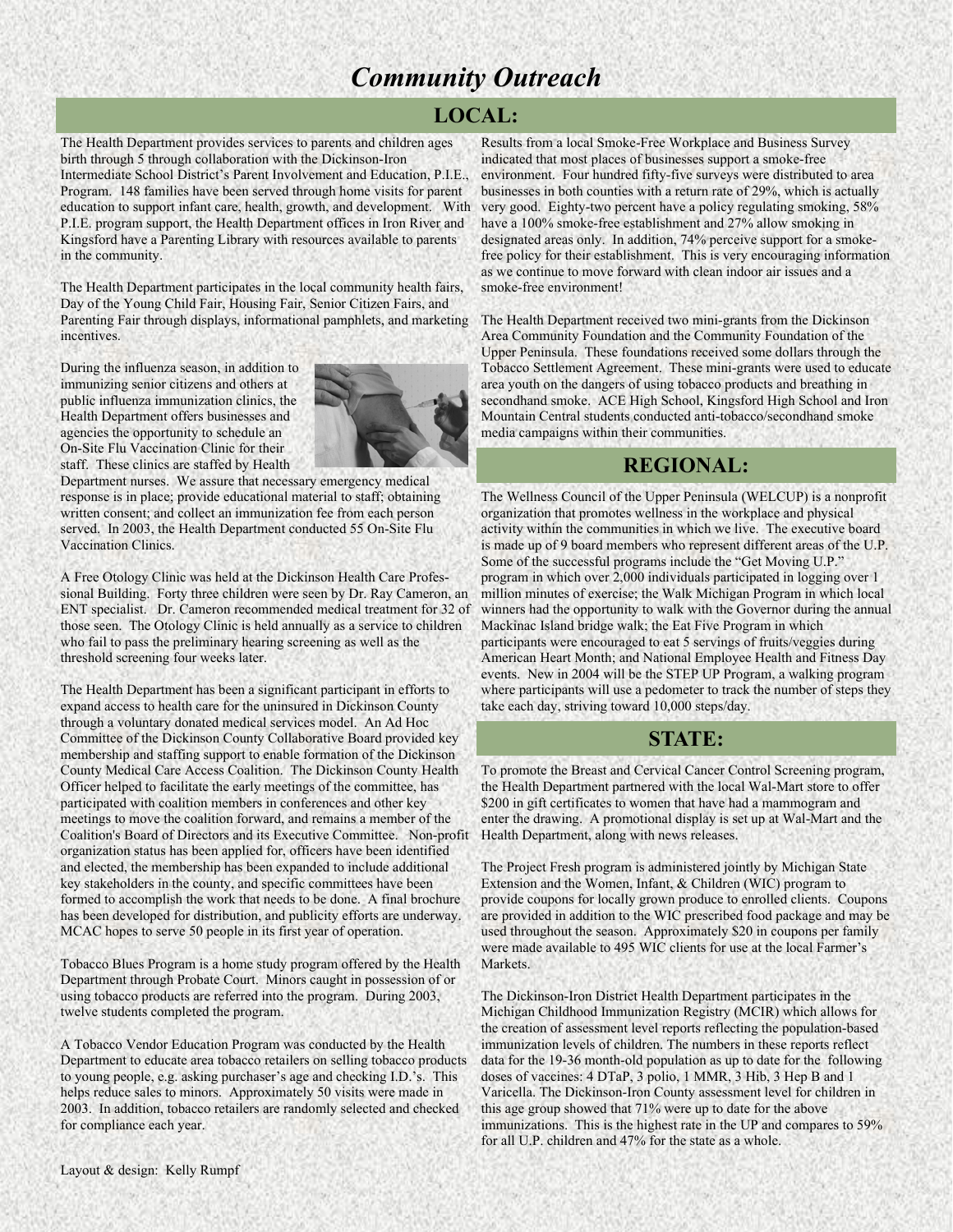## *Community Health Services Division*

## **Public Health**

|           | <b>TB Tests</b>                                                                                                                   | 416                     |
|-----------|-----------------------------------------------------------------------------------------------------------------------------------|-------------------------|
|           | <b>Reportable Diseases</b>                                                                                                        |                         |
|           | Chronic Hepatitis C                                                                                                               | 34                      |
| $\bullet$ | Hepatitis C                                                                                                                       | 2                       |
| $\bullet$ | Blastomycosis                                                                                                                     | $\overline{2}$          |
|           | Campylobacter                                                                                                                     | 8                       |
|           | Salmonella                                                                                                                        | $\overline{4}$          |
|           | Giardia                                                                                                                           | $\overline{\mathbf{3}}$ |
|           | (Bacteria) Strep Meningitis                                                                                                       | $\mathbf{1}$            |
|           | <b>Viral Meningitis</b>                                                                                                           | $\mathbf{1}$            |
|           | <b>Hepatitis A</b>                                                                                                                | $\mathbf{1}$            |
| $\bullet$ | Cryptosporidiosis                                                                                                                 | $\overline{c}$          |
| $\bullet$ | Malaria                                                                                                                           | $\mathbf{1}$            |
| $\bullet$ | Influenza                                                                                                                         | 19                      |
|           | <b>Rabies Prophylaxis Administered</b>                                                                                            | $\overline{2}$          |
|           | <b>Immunizations</b>                                                                                                              |                         |
|           | Clients                                                                                                                           | 3,248                   |
|           | <b>Doses</b>                                                                                                                      | 7,081                   |
|           | Records Assessed for School                                                                                                       |                         |
|           | Children                                                                                                                          | 1,243                   |
| $\bullet$ | Records Assessed for Preschool<br>Children                                                                                        | 487                     |
|           | <b>Sexually Transmitted Disease (STD) Control</b><br>Clients received HIV/AIDS<br>testing and counseling<br>STD testing/education | 88<br>50                |
| $\bullet$ | STD's reported from community                                                                                                     |                         |
|           | for follow-up                                                                                                                     | 37                      |
|           | <b>Breast &amp; Cervical Cancer Control</b><br>Program                                                                            |                         |
|           | Clients enrolled                                                                                                                  | 262                     |
|           | Mammograms                                                                                                                        | 188                     |
|           | Cervical abnormalities referred                                                                                                   | 23                      |
|           | Breast abnormalities referred                                                                                                     | 22                      |
|           | <b>Senior Screening</b>                                                                                                           |                         |
|           | Clients enrolled                                                                                                                  | 208                     |
|           | Medical referrals                                                                                                                 | 23                      |
|           | <b>Family Planning</b>                                                                                                            |                         |
|           | Clients enrolled                                                                                                                  | 930                     |
| $\bullet$ | Services provided                                                                                                                 | 1,711                   |
|           |                                                                                                                                   |                         |
|           |                                                                                                                                   |                         |
|           | <b>Hearing School Age</b>                                                                                                         |                         |
|           | Hearing screenings<br>Audiograms                                                                                                  | 2,117<br>280            |

| <b>Hearing Preschool</b>                                     |       |
|--------------------------------------------------------------|-------|
| Hearing screenings                                           | 383   |
| Medical referrals<br>$\bullet$                               | 9     |
| <b>Vision School Age</b>                                     |       |
|                                                              | 3,711 |
| Acuity/muscle screenings<br>Medical referrals                | 18    |
|                                                              |       |
| <b>Vision Preschool</b>                                      |       |
| Vision screenings                                            | 343   |
| Medical referrals                                            | 18    |
| <b>Tobacco Prevention</b>                                    |       |
| Vendor/retailer visits                                       | 50    |
| <b>Probate Court referrals</b><br>$\bullet$                  | 12    |
| Women, Infants & Children (WIC)                              |       |
| Clients enrolled                                             | 1,257 |
| Client visits with CPA                                       | 2,372 |
| Coupon pick-up and self-directed nutrition                   |       |
| education visits                                             | 1,428 |
| Nutrition education classes                                  | 62    |
| Clients attending nutrition education classes<br>$\bullet$ . | 583   |
| Client visits with Registered Dietician                      | 154   |
|                                                              |       |
| <b>Maternal Support Service</b>                              |       |
| Families served                                              | 173   |
| Professional home & office visits                            | 938   |
| <b>Children's Special Health Care Services</b>               |       |
| Children enrolled                                            | 148   |
|                                                              |       |
| <b>Infant Support Services</b>                               |       |
| Families served                                              | 217   |
| Professional home visits<br>$\bullet$                        | 1,326 |
| <b>Early On</b>                                              |       |
| Families served                                              | 42    |
| Professional home & office visits                            | 258   |
|                                                              |       |
| <b>Impetus</b>                                               |       |
| Families served                                              | 155   |
| Professional home & office visits                            | 1,026 |
| <b>P.I.E.</b>                                                |       |
| <b>Families</b> served                                       | 148   |
| Professional home & office visits                            | 655   |
|                                                              |       |

*Contract*